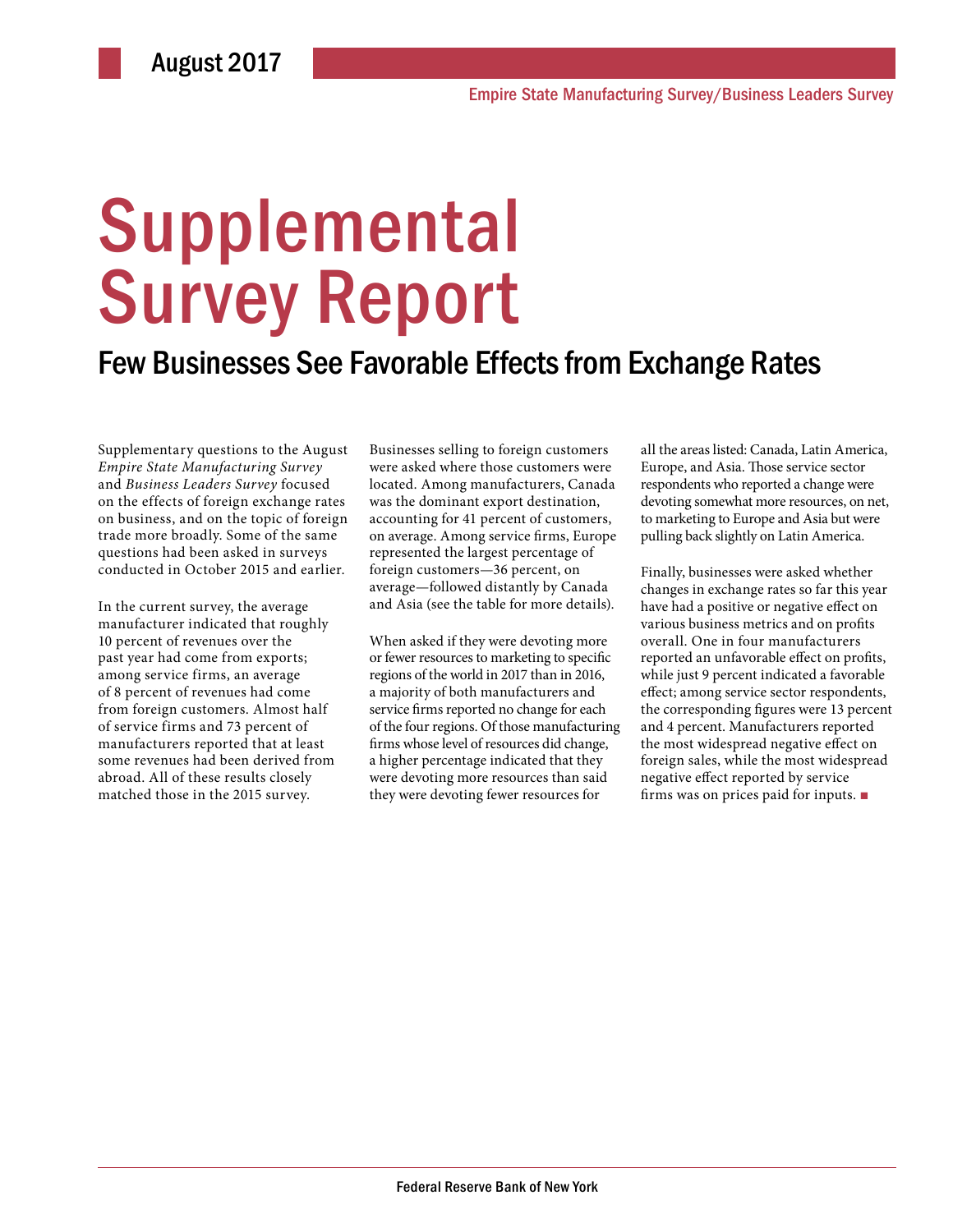## Supplemental Survey Report, continued

#### QUESTION 1

**Approximately what percentage of your overall revenues came from exports / foreign customers over the past twelve months?** 

|                                | August 2017                                        |                                          | October 2015                                       |                                          |
|--------------------------------|----------------------------------------------------|------------------------------------------|----------------------------------------------------|------------------------------------------|
|                                | <b>Empire State</b><br><b>Manufacturing Survey</b> | <b>Business Leaders</b><br><b>Survey</b> | <b>Empire State</b><br><b>Manufacturing Survey</b> | <b>Business Leaders</b><br><b>Survey</b> |
|                                | <b>Percentage of Respondents</b>                   |                                          | <b>Percentage of Respondents</b>                   |                                          |
| None                           | 27                                                 | 52                                       | 28                                                 | 50                                       |
| 1 to 4 percent                 | 18                                                 | 11                                       | 23                                                 | 15                                       |
| 5 to 9 percent                 | 16                                                 | 10                                       | 16                                                 | 10                                       |
| 10 to 19 percent               | 16                                                 | 13                                       | 18                                                 | 12                                       |
| 20 or more percent             | 22                                                 | 14                                       | 15                                                 | 13                                       |
| Average percentage of revenues |                                                    |                                          |                                                    |                                          |
| from foreign customers         | 10.1                                               | 7.6                                      | 9.6                                                | 7.8                                      |

#### QUESTION 2

**If some of your revenues do come from foreign customers, roughly what percentage of those customers are in:**

|               |                                                    | August 2017                            |  |
|---------------|----------------------------------------------------|----------------------------------------|--|
|               | <b>Empire State</b><br><b>Manufacturing Survey</b> | <b>Business Leaders</b><br>Survey      |  |
|               |                                                    | <b>Average Percentage of Customers</b> |  |
| Canada        | 41.0                                               | 23.7                                   |  |
| Latin America | 12.8                                               | 8.0                                    |  |
| Europe        | 14.5                                               | 35.9                                   |  |
| Asia          | 16.5                                               | 20.1                                   |  |
| Other         | 15.4                                               | 12.3                                   |  |